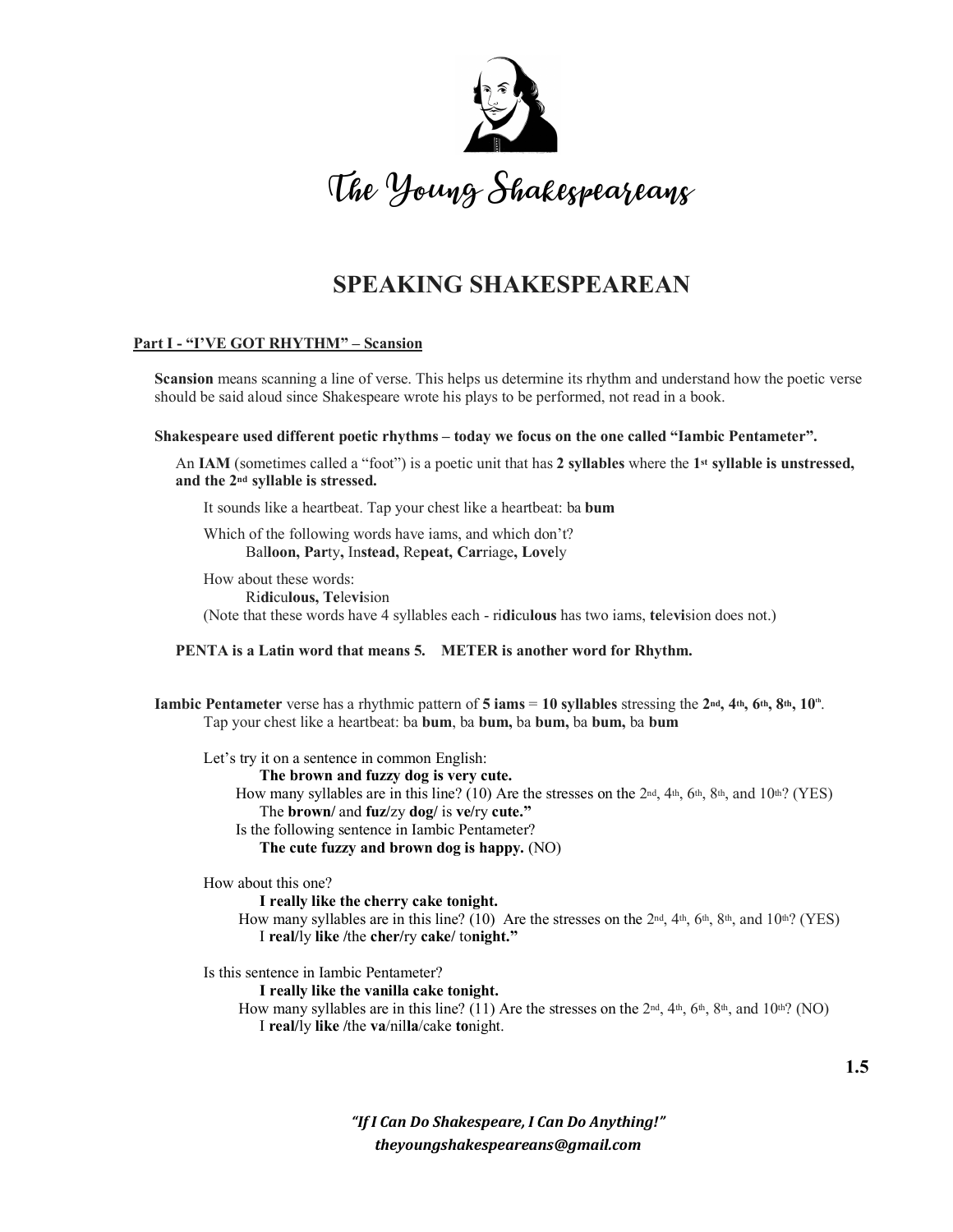

## **SPEAKING SHAKESPEAREAN**

### **Part II - "WHAT'S IMPORTANT?" – Operative Words**

**Operative Words** are **emphasized** to help the audience follow not only what we are saying, but also to understand what we really mean.

We can change the meaning of what we say by choosing different Operative Words.

Let's look at the following sentence:

I love you.

Let's emphasize different words to give the sentence different meanings:

**I** love you. **I'm** the one who loves you, **he/she** doesn't.

I **love** you. I don't just **like** you, I **love** you.

I love **you**. I love **you**, not **him/her**.

In his Iambic Pentameter verse, Shakespeare often left clues about each character's thoughts and feelings. These clues help us choose certain Operative Words over others:

1. The **last** word of each line is **usually** (but not always) an **operative** word;

2. Only words with a **stressed syllable** can be an **operative** word;

3. Words that **rhyme** are often operative.

Of course, there are exceptions so remember that these are **tools**, **not rules**.

Also, remember to choose only **a few operative words per line** because emphasizing too many words will confuse the audience and make it difficult for them to follow the story and know what's important.

And, even though Shakespeare left clues, **an actor can choose** what their character means by choosing which operative words to stress.

**There are lots of other tricks, but understanding Scansion and Operative Words will set you off on the right "foot"!**